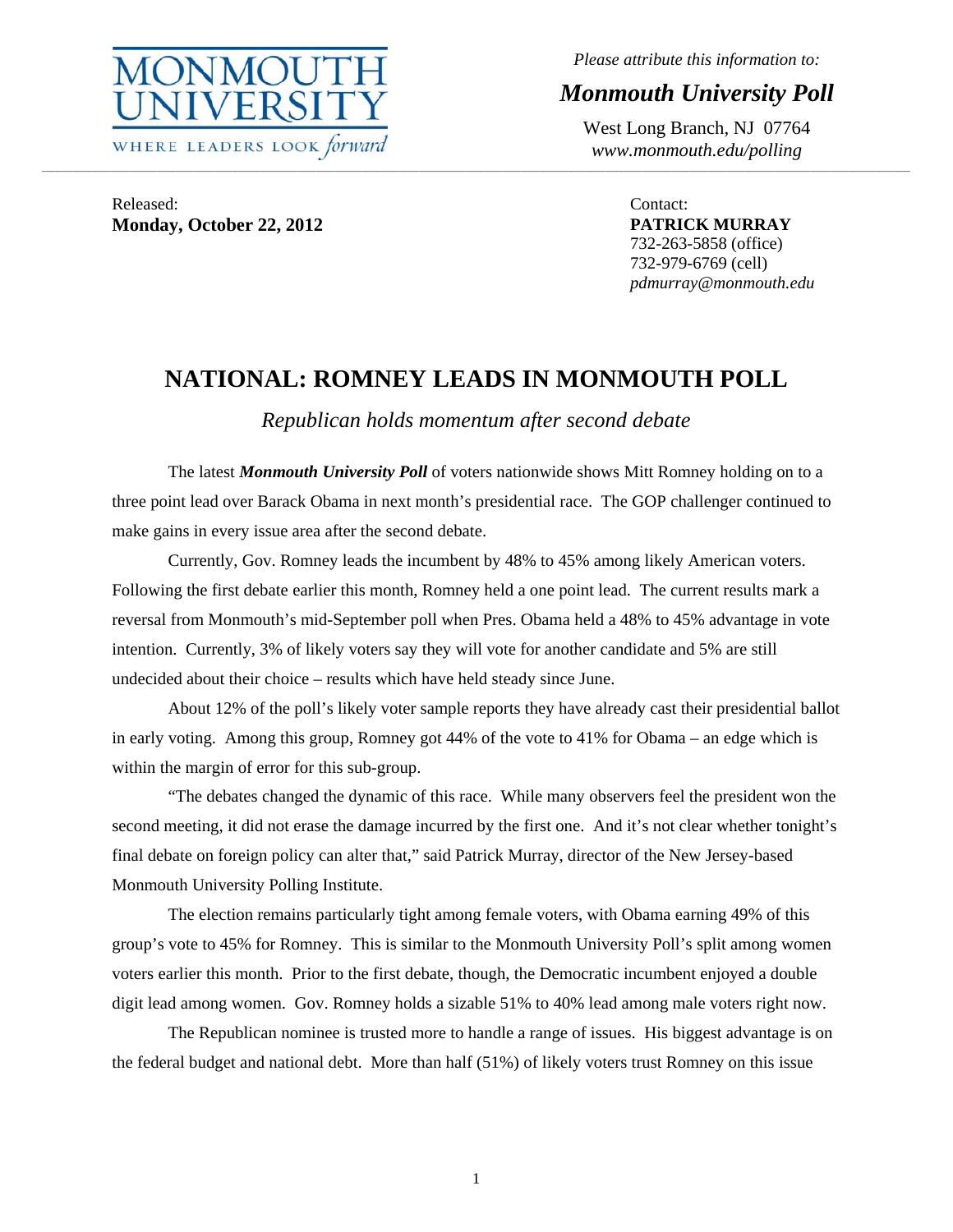compared to 42% who prefer Obama. This marks a gain from the 48% to 44% edge Romney had earlier this month. Prior to that, voters were split on which candidate would better handle the deficit and debt.

 Romney's advantage on jobs and the economy has also grown since the second debate. He has an edge over Obama on this issue – 50% trust the challenger to do a better job and 44% prefer the incumbent. This is up from his narrower 49% to 45% lead after the first debate. Romney has also pulled ahead on Social Security and Medicare, claiming a narrow 48% to 45% edge on this issue. After the first debate, likely voters were split – 46% trusted Obama more to 45% who preferred Romney – but earlier in the fall, Obama had a distinct advantage on this issue.

 Romney also draws even with Obama on foreign policy – 46% of likely voters trust the Republican more on this issue compared to 47% who favor the Democrat. This is similar to the 45% Romney to 47% Obama split recorded after the first debate and an improvement for Romney since mid-September.

 More than half of likely voters (56%) report watching the entire second debate and another 24% watched part of it, which is slightly less than the number of likely voters who reported watching the first debate. Seven percent of likely voters report that the debate caused them to have a change of heart about which candidate they would support – compared to 9% after the first debate. Among this group, 57% now declare themselves for Romney to 32% for Obama. After the first debate, those who changed their mind went for Romney by a larger 73% to 18% margin.

 Mitt Romney's personal ratings also continue to improve, standing at 49% favorable to 39% unfavorable among likely voters. This builds on the 46% positive to 39% negative ratings he received after the first debate. Prior to that event, voters were almost evenly divided on their ratings of the GOP nominee.

 Voter opinion of Barack Obama has been almost evenly divided throughout the entire campaign. The current results show little change. The Democratic incumbent holds a 45% favorable to 45% unfavorable rating.

 Voters shifted their opinion about the two running mates since the vice presidential candidates debated on October 11. Republican Paul Ryan now earns a 45% favorable to 34% unfavorable rating, up from 38% positive to 33% negative in September. Democrat Joe Biden's rating is upside down at 37% favorable to 46% unfavorable, a larger net negative gap than the 34% favorable to 39% unfavorable rating he held last month.

The latest *Monmouth University Poll* was conducted by telephone with 1,402 likely voters in the United States from October 18 to 21, 2012. This sample has a margin of error of  $+2.6$  percent. The poll was conducted by the Monmouth University Polling Institute in West Long Branch, New Jersey.

2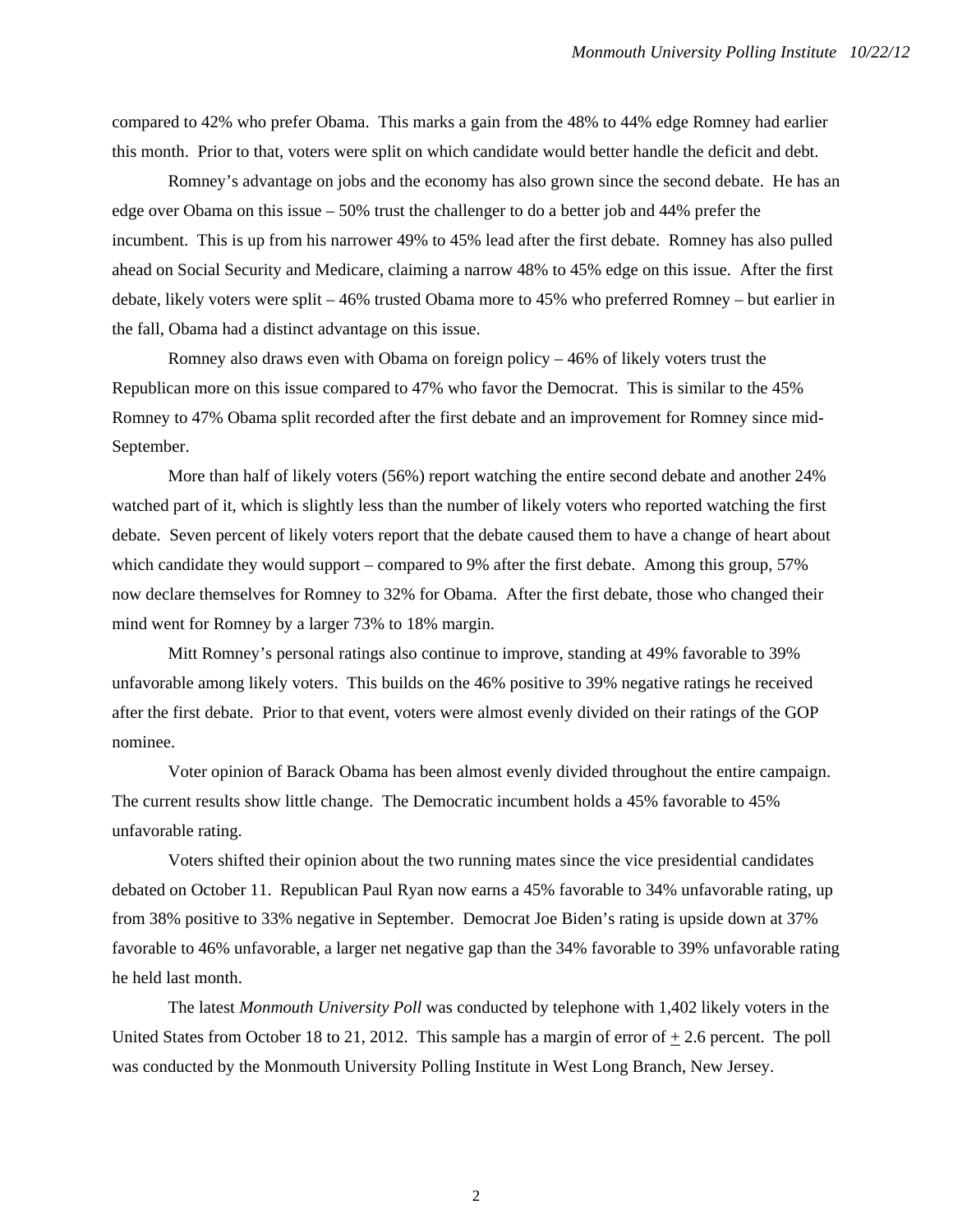# **DATA TABLES**

*The questions referred to in this release are as follows:* 

(\* Some columns may not add to 100% due to rounding.)

1. If the election for President were today, would you vote for Mitt Romney the Republican, or Barack Obama the Democrat, or some other candidate? [*IF UNDECIDED:* At this moment, do you lean towards Mitt Romney or do you lean towards Barack Obama?] [*NAMES WERE ROTATED*] *[Includes early voters who have already cast their ballots]*

| , , , , , , ,   | Iniciades edity vultis wito have alleady cast their ballots! |     |                 |         |           |               |           |        |       |       |              |          |
|-----------------|--------------------------------------------------------------|-----|-----------------|---------|-----------|---------------|-----------|--------|-------|-------|--------------|----------|
| (with leaners)  | Likelv                                                       |     | <b>PARTY ID</b> |         |           | <b>GENDER</b> |           | AGE    |       |       | <b>RACE</b>  |          |
|                 | <b>Voters</b>                                                | Rep | Ind             | Dem     | Male      | Female        | 18-34     | 35-54  | $55+$ | White | <b>Black</b> | Hispanic |
| Romney          | 48%                                                          | 90% | 52%             | 6%      | 51%       | 45%           | 34%       | 50%    | 53%   | 57%   | 6%           | 42%      |
| Obama           | 45%                                                          | 6%  | 33%             | 91%     | 40%       | 49%           | 57%       | 40%    | 43%   | 38%   | 82%          | 48%      |
| Other candidate | 3%                                                           | 1%  | 7%              | 0%      | 4%        | 2%            | 3%        | 3%     | 2%    | 2%    | 3%           | 4%       |
| (VOL) Undecided | 5%                                                           | 2%  | 8%              | 2%      | 5%        | 4%            | 6%        | 6%     | 2%    | 4%    | 9%           | 5%       |
|                 |                                                              |     |                 |         |           |               |           |        |       |       |              |          |
|                 | TREND: Likely Voters                                         |     |                 | Mid Oct | Early Oct |               | September | August |       | June  |              |          |
|                 |                                                              |     |                 | 2012    | 2012      |               | 2012      | 2012   |       | 2012  |              |          |
|                 | Romney                                                       |     |                 | 48%     | 47%       |               | 45%       | 45%    |       | 46%   |              |          |
|                 | Obama                                                        |     |                 | 45%     | 46%       |               | 48%       | 46%    |       | 47%   |              |          |
|                 | Other candidate                                              |     |                 | 3%      | 2%        |               | 3%        | 4%     |       | 3%    |              |          |
|                 | (VOL) Undecided                                              |     |                 | 5%      | 5%        |               | 4%        | 6%     |       | 4%    |              |          |

## *[QUESTIONS 2 AND 3 WERE ROTATED*]

2. Is your general opinion of Mitt Romney favorable or unfavorable, or do you have no opinion?

*Unwtd N 1402 1360 1344 1149 1152*

| ີ           |                             |     |                 |                 |                   |               |                   |                |       |              |              |          |
|-------------|-----------------------------|-----|-----------------|-----------------|-------------------|---------------|-------------------|----------------|-------|--------------|--------------|----------|
|             | Likely                      |     | <b>PARTY ID</b> |                 |                   | <b>GENDER</b> |                   | <b>AGE</b>     |       |              | <b>RACE</b>  |          |
|             | <b>Voters</b>               | Rep | Ind             | Dem             | Male              | Female        | 18-34             | 35-54          | $55+$ | White        | <b>Black</b> | Hispanic |
| Favorable   | 49%                         | 90% | 53%             | 9%              | 52%               | 47%           | 33%               | 53%            | 54%   | 56%          | 12%          | 47%      |
| Unfavorable | 39%                         | 6%  | 31%             | 75%             | 37%               | 41%           | 48%               | 37%            | 35%   | 35%          | 62%          | 40%      |
| No opinion  | 12%                         | 4%  | 15%             | 16%             | 12%               | 13%           | 19%               | 10%            | 11%   | 10%          | 26%          | 13%      |
|             | <b>TREND: Likely Voters</b> |     |                 | Mid Oct<br>2012 | Early Oct<br>2012 |               | September<br>2012 | August<br>2012 |       | June<br>2012 |              |          |
|             | Favorable                   |     |                 | 49%             | 46%               |               | 41%               | 40%            |       | 38%          |              |          |
|             | Unfavorable                 |     |                 | 39%             | 39%               |               | 40%               | 39%            |       | 37%          |              |          |
|             | No opinion                  |     |                 | 12%             | 15%               |               | 19%               | 21%            |       | 25%          |              |          |
|             | Unwtd N                     |     |                 | 1402            | 1360              |               | 1344              | 1149           |       | 1152         |              |          |

#### 3. Is your general opinion of Barack Obama favorable or unfavorable, or do you have no opinion?

| ີ           |                                          |     |                        |      |                          |               |                          |                       |       |                     |              |          |
|-------------|------------------------------------------|-----|------------------------|------|--------------------------|---------------|--------------------------|-----------------------|-------|---------------------|--------------|----------|
|             | Likelv                                   |     | <b>PARTY ID</b>        |      |                          | <b>GENDER</b> |                          | AGE                   |       |                     | <b>RACE</b>  |          |
|             | <b>Voters</b>                            | Rep | Ind                    | Dem  | Male                     | Female        | 18-34                    | 35-54                 | $55+$ | White               | <b>Black</b> | Hispanic |
| Favorable   | 45%                                      | 7%  | 35%                    | 88%  | 40%                      | 49%           | 56%                      | 42%                   | 42%   | 38%                 | 77%          | 49%      |
| Unfavorable | 45%                                      | 86% | 50%                    | 4%   | 48%                      | 43%           | 30%                      | 47%                   | 52%   | 54%                 | 8%           | 39%      |
| No opinion  | 10%                                      | 7%  | 15%                    | 7%   | 11%                      | 8%            | 14%                      | 11%                   | 6%    | 8%                  | 15%          | 12%      |
|             | <b>TREND: Likely Voters</b><br>Favorable |     | Mid Oct<br>2012<br>45% |      | Early Oct<br>2012<br>46% |               | September<br>2012<br>46% | August<br>2012<br>45% |       | June<br>2012<br>45% |              |          |
|             | Unfavorable                              |     | 45%                    |      | 45%                      |               | 43%                      | 43%                   |       | 43%                 |              |          |
|             | No opinion                               |     |                        | 10%  | 8%                       |               | 11%                      | 12%                   |       | 11%                 |              |          |
|             | Unwtd N                                  |     |                        | 1402 | 1360                     |               | 1344                     | 1149                  |       | 1152                |              |          |

# *[QUESTIONS 4 AND 5 WERE ROTATED*]

## 4. Is your general opinion of Paul Ryan favorable or unfavorable, or do you have no opinion?

|             | Likelv<br><b>Voters</b> |     | PARTY ID |     |                        | GENDER       | AGE       |           |       | <b>RACE</b> |     |                |
|-------------|-------------------------|-----|----------|-----|------------------------|--------------|-----------|-----------|-------|-------------|-----|----------------|
|             |                         | Rep | Ind      | Dem | Male                   | Female 18-34 |           | 35-54     | $55+$ | White       |     | Black Hispanic |
| Favorable   | 45%                     | 82% | 49%      | 9%  | 49%                    | 42%          | 29%       | 49%       | 51%   | 51%         | 10% | 46%            |
| Unfavorable | 34%                     | 4%  | 27%      | 66% | 31%                    | 36%          | 38%       | 32%       | 33%   | 30%         | 53% | 35%            |
| No opinion  | 21%                     | 14% | 23%      | 25% | 20%                    | 23%          | 33%       | 19%       | 16%   | 19%         | 37% | 19%            |
|             |                         |     |          |     | $M/d \Omega_{\rm eff}$ |              | Contambor | $\Lambda$ |       |             |     |                |

| <b>TREND: Likely Voters</b> | Mid Oct<br>2012 | September<br>2012 | August<br>2012 |
|-----------------------------|-----------------|-------------------|----------------|
| Favorable                   | 45%             | 38%               | 35%            |
| Unfavorable                 | 34%             | 33%               | 30%            |
| No opinion                  | 21%             | 29%               | 34%            |
| Unwtd N                     | 1402            | 1344              | 1149           |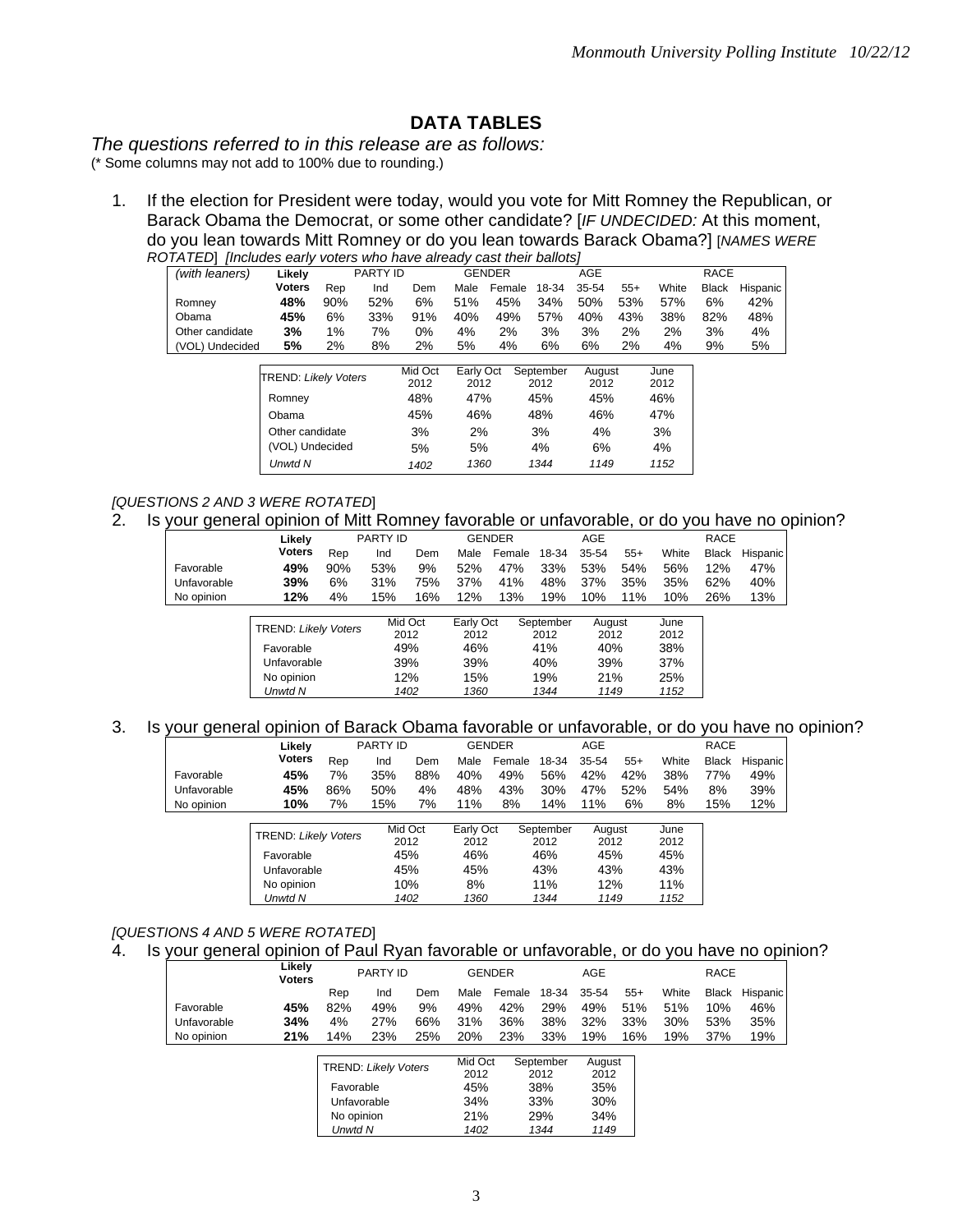# 5. Is your general opinion of Joe Biden favorable or unfavorable, or do you have no opinion?

|             | Likely<br><b>Voters</b> |            | PARTY ID                    |     |         | <b>GENDER</b> |           | AGE    |       | <b>RACE</b> |              |          |
|-------------|-------------------------|------------|-----------------------------|-----|---------|---------------|-----------|--------|-------|-------------|--------------|----------|
|             |                         | Rep        | Ind                         | Dem | Male    | Female        | 18-34     | 35-54  | $55+$ | White       | <b>Black</b> | Hispanic |
| Favorable   | 37%                     | 7%         | 27%                         | 74% | 34%     | 39%           | 42%       | 32%    | 39%   | 33%         | 62%          | 39%      |
| Unfavorable | 46%                     | 81%        | 52%                         | 9%  | 50%     | 42%           | 31%       | 50%    | 49%   | 52%         | 15%          | 45%      |
| No opinion  | 18%                     | 12%        | 22%                         | 17% | 16%     | 18%           | 28%       | 18%    | 11%   | 15%         | 24%          | 16%      |
|             |                         |            |                             |     |         |               |           |        |       |             |              |          |
|             |                         |            | <b>TREND: Likely Voters</b> |     | Mid Oct |               | September | August |       |             |              |          |
|             |                         |            |                             |     | 2012    |               | 2012      | 2012   |       |             |              |          |
|             |                         | Favorable  |                             |     | 37%     |               | 34%       | 32%    |       |             |              |          |
|             |                         |            | Unfavorable                 |     | 46%     |               | 39%       | 39%    |       |             |              |          |
|             |                         | No opinion |                             |     | 18%     |               | 27%       | 28%    |       |             |              |          |
|             |                         | Unwtd N    |                             |     | 1402    |               | 1344      | 1149   |       |             |              |          |

#### [*QUESTIONS 6 TO 9 WERE ROTATED*]

# 6. Who do you trust more to handle the economy and jobs – Mitt Romney or Barack Obama?

|                     | Likelv        |                             | <b>PARTY ID</b> |                 |      | <b>GENDER</b>     |       | AGE               |                |       | <b>RACE</b>  |          |
|---------------------|---------------|-----------------------------|-----------------|-----------------|------|-------------------|-------|-------------------|----------------|-------|--------------|----------|
|                     | <b>Voters</b> | Rep                         | Ind             | Dem             | Male | Female            | 18-34 | 35-54             | $55+$          | White | <b>Black</b> | Hispanic |
| Romnev              | 50%           | 93%                         | 57%             | 6%              | 54%  | 47%               | 35%   | 53%               | 56%            | 59%   | 9%           | 44%      |
| Obama               | 44%           | 5%                          | 34%             | 90%             | 40%  | 48%               | 58%   | 41%               | 40%            | 36%   | 83%          | 52%      |
| Not sure/Don't know | 5%            | 2%                          | 9%              | 4%              | 6%   | 5%                | 8%    | 5%                | 4%             | 5%    | 8%           | 4%       |
|                     |               |                             |                 |                 |      |                   |       |                   |                |       |              |          |
|                     |               | <b>TREND: Likely Voters</b> |                 | Mid Oct<br>0010 |      | Early Oct<br>0010 |       | September<br>0010 | August<br>0010 |       |              |          |

| <b>TREND: Likely Voters</b> | iviid Oct | Early Oct | September | August |
|-----------------------------|-----------|-----------|-----------|--------|
|                             | 2012      | 2012      | 2012      | 2012   |
| Romnev                      | 50%       | 49%       | 45%       | 45%    |
| Obama                       | 44%       | 45%       | 48%       | 45%    |
| Not sure/Don't know         | 5%        | 6%        | 6%        | 10%    |
| Unwtd N                     | 1402      | 1360      | 1344      | 1149   |

## 7. Who do you trust more to handle Social Security and Medicare – Mitt Romney or Barack Obama?

|                     | Likelv        |     | PARTY ID |     |      | <b>GENDER</b> | AGE   |       |       |       | RACE |                |
|---------------------|---------------|-----|----------|-----|------|---------------|-------|-------|-------|-------|------|----------------|
|                     | <b>Voters</b> | Rep | Ind      | Dem | Male | Female        | 18-34 | 35-54 | $55+$ | White |      | Black Hispanic |
| Romnev              | 48%           | 90% | 52%      | 7%  | 50%  | 46%           | 32%   | 51%   | 53%   | 56%   | 11%  | 43%            |
| Obama               | 45%           | 7%  | 33%      | 89% | 41%  | 48%           | 56%   | 40%   | 42%   | 37%   | 82%  | 46%            |
| Not sure/Don't know | 8%            | 3%  | 14%      | 5%  | 9%   | 7%            | 11%   | 9%    | 5%    | 7%    | 8%   | 11%            |

| <b>TREND: Likely Voters</b> | Mid Oct | Early Oct | September | August |
|-----------------------------|---------|-----------|-----------|--------|
|                             | 2012    | 2012      | 2012      | 2012   |
| Romney                      | 48%     | 45%       | 42%       | 43%    |
| Obama                       | 45%     | 46%       | 50%       | 46%    |
| Not sure/Don't know         | 8%      | 8%        | 8%        | 11%    |
| Unwtd N                     | 1402    | 1360      | 1344      | 1149   |

## 8. Who do you trust more to handle the federal budget and national debt – Mitt Romney or Barack Obama?

|                     | Likelv |     | PARTY ID |     | <b>GENDER</b> |        | AGE   |       |       | <b>RACE</b> |     |                |
|---------------------|--------|-----|----------|-----|---------------|--------|-------|-------|-------|-------------|-----|----------------|
|                     | Voters | Rep | Ind      | Dem | Male          | Female | 18-34 | 35-54 | $55+$ | White       |     | Black Hispanic |
| Romney              | 51%    | 92% | 57%      | 8%  | 55%           | 48%    | 36%   | 55%   | 55%   | 59%         | 14% | 46%            |
| Obama               | 42%    | 5%  | 29%      | 87% | 38%           | 46%    | 54%   | 37%   | 40%   | 35%         | 76% | 47%            |
| Not sure/Don't know | 7%     | 3%  | 14%      | 4%  | 7%            | 7%     | 10%   | 8%    | 5%    | 6%          | 10% | 8%             |

| <b>TREND: Likely Voters</b> | Mid Oct<br>2012 | Early Oct<br>2012 | September<br>2012 | August<br>2012 |
|-----------------------------|-----------------|-------------------|-------------------|----------------|
| Romney                      | 51%             | 48%               | 47%               | 46%            |
| Obama                       | 42%             | 44%               | 47%               | 44%            |
| Not sure/Don't know         | 7%              | 8%                | 7%                | 10%            |
| Unwtd N                     | 1402            | 1360              | 1344              | 1149           |

#### 9. Who do you trust more to handle foreign policy – Mitt Romney or Barack Obama?

|                     | Likelv | PARTY ID |     |         |    | <b>GENDER</b>               | AGE |    |    | RACE            |     |                      |  |
|---------------------|--------|----------|-----|---------|----|-----------------------------|-----|----|----|-----------------|-----|----------------------|--|
|                     | Voters | Rep      | Ind | Dem     |    | Male Female 18-34 35-54 55+ |     |    |    |                 |     | White Black Hispanic |  |
| Romnev              | 46%    | 89%      | 49% | 6%      |    | 49% 44% 31% 49% 52% 54% 10% |     |    |    |                 |     | 42%                  |  |
| Obama               | 47%    | 7%       | 39% | 91% 44% |    | 50% 60%                     |     |    |    | 45% 42% 41% 80% |     | 52%                  |  |
| Not sure/Don't know | 6%     | 3%       | 12% | 3%      | 7% | 6%                          | 9%  | 6% | 6% | 5%              | 10% | 7%                   |  |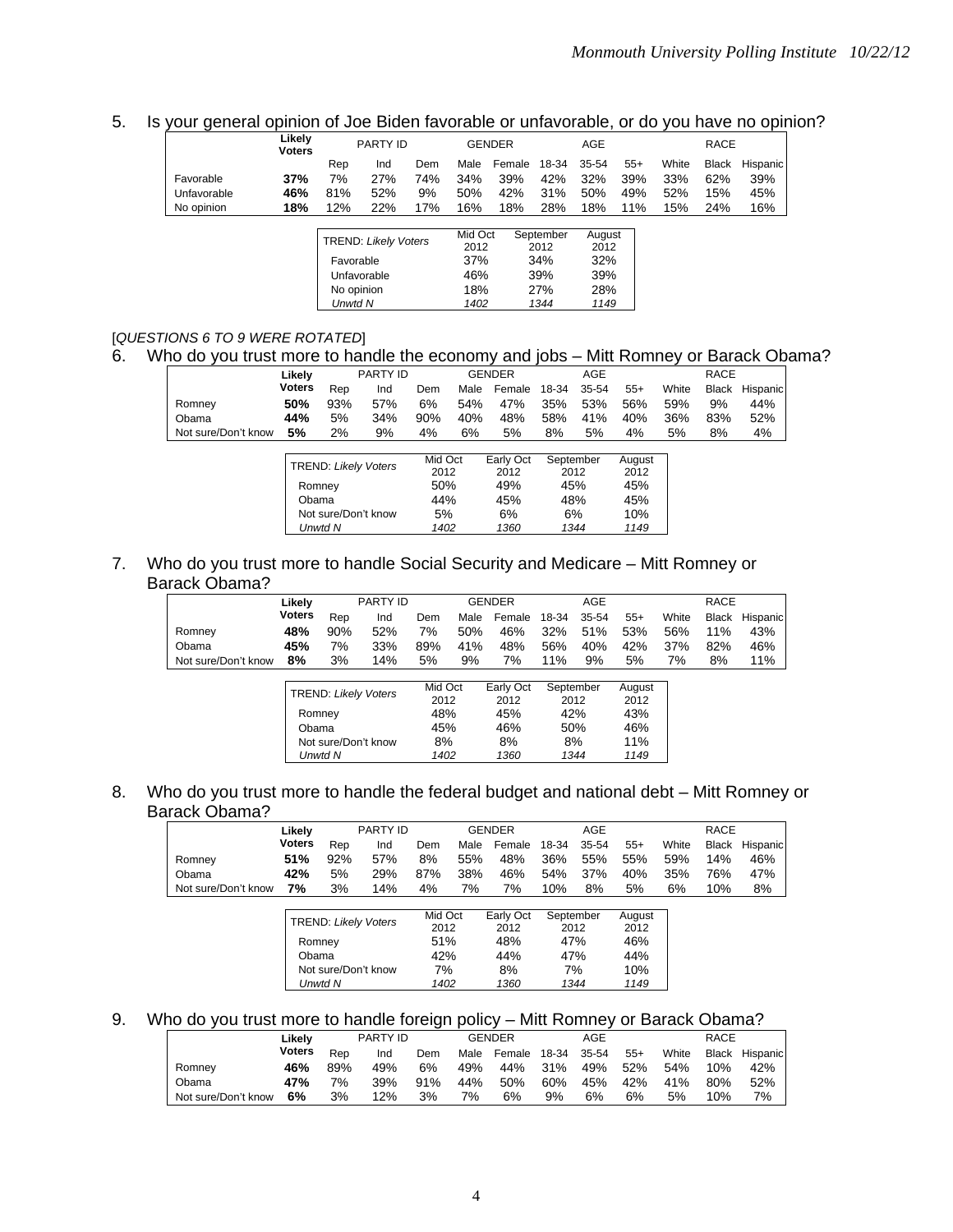| <b>TREND: Likely Voters</b> | Mid Oct | Early Oct | September |
|-----------------------------|---------|-----------|-----------|
|                             | 2012    | 2012      | 2012      |
| Romney                      | 46%     | 45%       | 42%       |
| Obama                       | 47%     | 47%       | 51%       |
| Not sure/Don't know         | 6%      | 8%        | 7%        |
| <b>Unwtd N</b>              | 1402    | 1360      | 1149      |

10. Did you read or hear anything about Tuesday's presidential debate, or not? Were you able to watch the full 90 minute debate, did you see clips or part of the debate on TV or the internet, or did you only read or hear about the debate?

|                       | Likelv |     | <b>PARTY ID</b> |     |       | GENDER |       | AGE   |       |       | RACE  |          |
|-----------------------|--------|-----|-----------------|-----|-------|--------|-------|-------|-------|-------|-------|----------|
|                       | Voters | Rep | Ind             | Dem | Male  | Female | 18-34 | 35-54 | $55+$ | White | Black | Hispanic |
| Watched full debate   | 56%    | 58% | 53%             | 57% | 58%   | 55%    | 47%   | 54%   | 64%   | 58%   | 56%   | 53%      |
| Saw clips or part     | 24%    | 23% | 24%             | 24% | 22%   | 26%    | 29%   | 23%   | 22%   | 24%   | 28%   | 21%      |
| Only read/heard about | 9%     | 9%  | 11%             | 9%  | 10%   | 9%     | 8%    | 11%   | 8%    | 10%   | 5%    | 11%      |
| Did not follow debate | 10%    | 10% | 12%             | 9%  | 10%   | 10%    | 15%   | 12%   | 5%    | 8%    | 9%    | 16%      |
| (VOL) Don't know      | 1%     | 0%  | $1\%$           | 1%  | $1\%$ | 0%     | $1\%$ | 0%    | 0%    | 0%    | $1\%$ | 0%       |

| <b>TREND: Likely Voters</b> | Mid Oct | Early Oct |
|-----------------------------|---------|-----------|
|                             | 2012    | $2012*$   |
| Watched full debate         | 56%     | 58%       |
| Saw clips or part           | 24%     | 25%       |
| Only read/heard about       | 9%      | 10%       |
| Did not follow debate       | 10%     | 7%        |
| (VOL) Don't know            | 1%      | $0\%$     |
| <b>Unwtd N</b>              | 1402    | 1360      |

 *\* Note: Asked about the Oct. 3 debate.* 

# 11. Did the debate change your opinion about who you would vote for, or not?

|                       | Likelv | PARTY ID |     |       |      | <b>GENDER</b> | AGE   |       |       | <b>RACE</b> |              |          |
|-----------------------|--------|----------|-----|-------|------|---------------|-------|-------|-------|-------------|--------------|----------|
|                       | Voters | Rep      | Ind | Dem   | Male | Female        | 18-34 | 35-54 | $55+$ | White       | <b>Black</b> | Hispanic |
| Yes                   | 7%     | 7%       | 9%  | 5%    | 7%   | 7%            | 9%    | 5%    | 8%    | 5%          | 7%           | 14%      |
| No                    | 81%    | 83%      | 75% | 84%   | 81%  | 80%           | 72%   | 81%   | 85%   | 85%         | 81%          | 66%      |
| (VOL) Don't know      | 2%     | $1\%$    | 3%  | $1\%$ | 2%   | 2%            | 3%    | $1\%$ | 2%    | $1\%$       | 2%           | 4%       |
| Did not follow debate | 11%    | 10%      | 12% | 9%    | 10%  | 11%           | 16%   | 13%   | 5%    | 9%          | 11%          | 16%      |

| <b>TREND: Likely Voters</b> | Mid Oct | Early Oct |
|-----------------------------|---------|-----------|
|                             | 2012    | $2012*$   |
| Yes                         | 7%      | 9%        |
| No                          | 81%     | 82%       |
| (VOL) Don't know            | 2%      | 2%        |
| Did not follow debate       | 11%     | 7%        |
| Unwtd N                     | 1402    | 1360      |

 *\* Note: Asked about the Oct. 3 debate.*